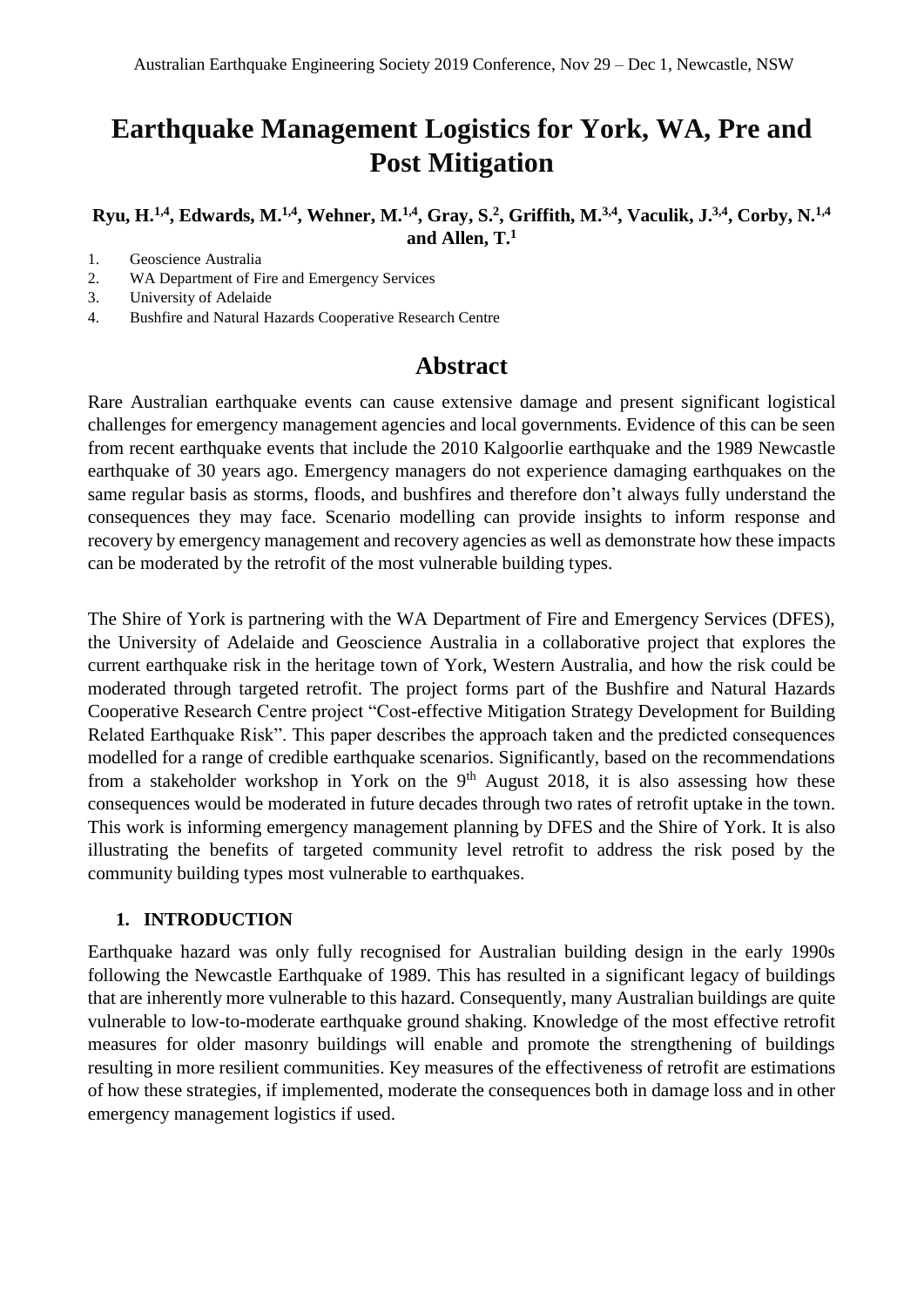Under a project undertaken as part of the Bushfire and Natural Hazards Cooperative Research Centre (BNHCRC), a case study has been undertaken in the Western Australian town of York located in the Wheatbelt inland from Perth. In an Australian context, York is located in an area of elevated seismic hazard relative to the rest of the continent and experienced significant damage from the 1968 Meckering earthquake. It is Western Australia's oldest inland town and has a significant number of one and two storey unreinforced masonry (URM) buildings dating from before the First World War. Much of this building stock is heritage listed, plays a significant role in the town's economy and is of great interest to both the local Shire and the Heritage Council of WA.

In this BNHCRC project, the mitigation measures developed for six building types have been virtually applied to the town at two rates of implementation. The corresponding changes to the risk of damage and the emergency management logistics have then been compared to the baseline risk of the present town at 10, 20 and 30 years into the future. This paper presents the findings and the effectiveness of community level retrofit is discussed.

## **2. YORK BUILDING STOCK AND CATEGORISATION**

Figure 1a shows an aerial view of buildings in York and indicates that there are a large number of heritage-listed buildings distributed across the community. However, there is a concentration of the buildings along the main street of Avon Terrace as shown in Figure 1b. To understand the number, type and distribution of buildings in York, an exposure survey was conducted (Corby *et al.*, 2018). From that survey a selection of six generic URM building types was made (Vaculik *et al.*, 2018). The building stock characterisation, the assessment of retrofit strategies for each to reduce vulnerability, and the vulnerability of these retrofitted and unretrofitted are described in a companion paper (Edwards *et al.*, 2019a). Some building statistics are set out in Table 1. Note that the majority of heritage-listed buildings are old URM buildings, while the other buildings consist of a mix of timber framed buildings, steel framed light industrial buildings, old URM buildings and modern URM buildings.



Figure 1 (a) Map of buildings in York with heritage-listed structures indicated; (b) View of the main business street, Avon Terrace, York.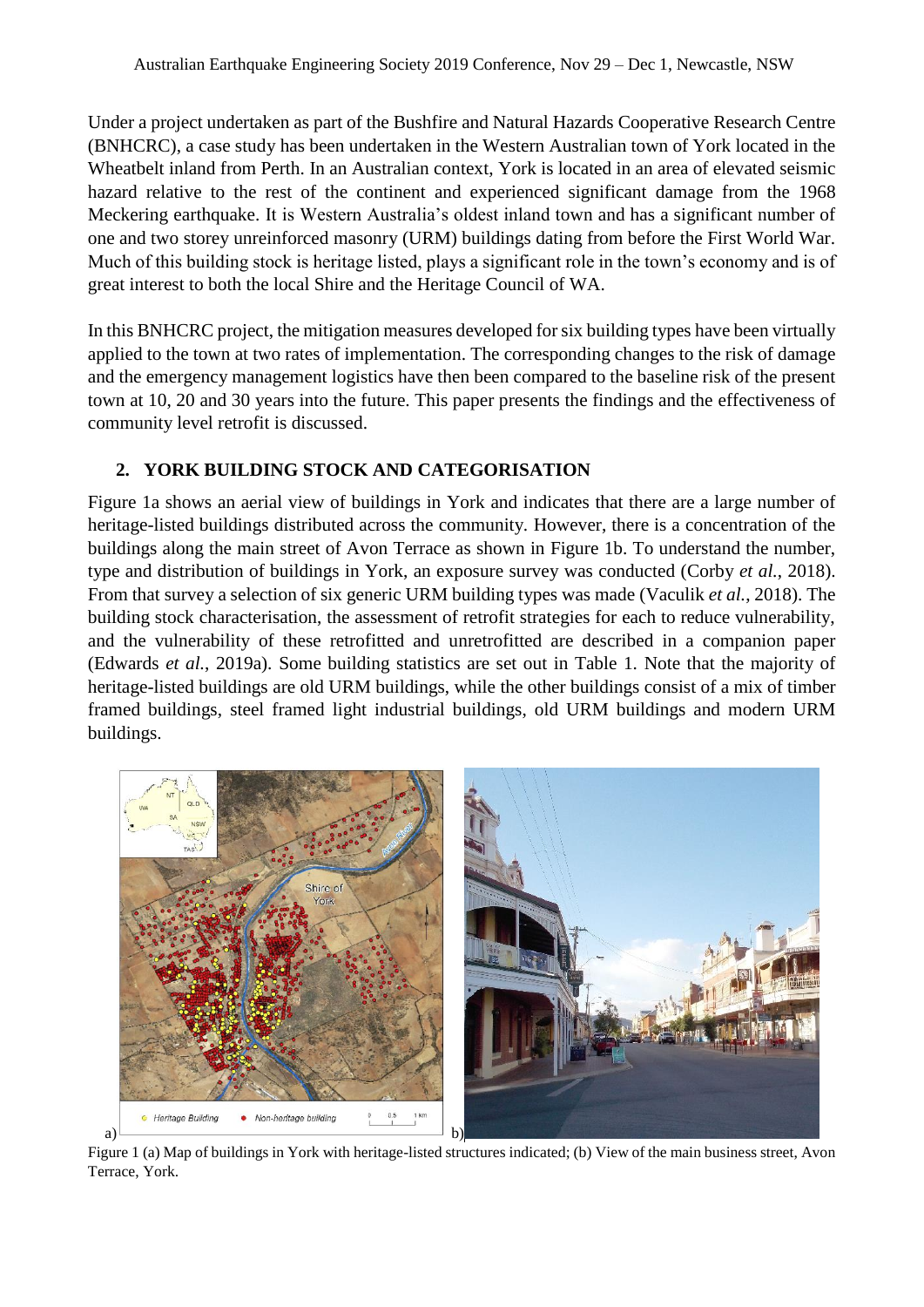|                                       | Heritage-listed<br><b>Buildings</b> | Other<br><b>Buildings</b> | Total |
|---------------------------------------|-------------------------------------|---------------------------|-------|
| <b>Number of Buildings</b>            | .58                                 | 1259                      | 1417  |
| <b>Total Replacement Cost (M AUD)</b> | 74                                  | 690                       | 864   |

Table 1 Number of buildings and total replacement cost for heritage-listed and other buildings in York.

#### **3. MITIGATION AND IMPLEMENTATION STRATEGIES**

The mitigation strategies developed under the BNHCRC project are typically less than what is needed to achieve a building that is fully compliant with modern building codes. The measures, as described in Edwards *et al.* (2019a), are directed at the key vulnerabilities evidenced in damaging Australian earthquakes. The strategies include tying back chimneys, parapets and gables along with making positive connections between exterior walls to roof and suspended first floor diaphragms. The effectiveness of a range of these measures applied to a single storey URM building in reducing the likelihood of physical damage and associated repair cost is presented Figure 2a and 2b respectively.

The rate of uptake of retrofit has a clear bearing on the overall progressive change to the vulnerability and risk of a community like York. The modelled rate needs to realistically reflect the ability of both State and local government to incentivise this behaviour and the willingness of building owners to invest in this way. Insurance can have a role by recognising risk reduction achieved through these measures and reflecting this in premiums. At a workshop convened in York on the 9<sup>th</sup> August 2018 practical limits to uptake rates were discussed and two uptake rates, or retrofit schemes, were selected for study. Retrofit Scheme I involved an uptake rate that was a modest single heritage building per year in the town and a single non-heritage building every second year. Retrofit Scheme II considered an uptake rate double that for Retrofit Scheme I. The higher uptake rate was considered to be a realistic outcome that could be expected with strong incentivisation. These rates were assumed uniform and are summarised in Table 2.



Figure 2 Comparison of curves before and after retrofit for a single storey URM residential building: a) fragility curves; b) vulnerability curves. The vertical shift in the curves downwards corresponds with the reduction in physical damage likelihood and the associated reduction in repair cost through retrofit.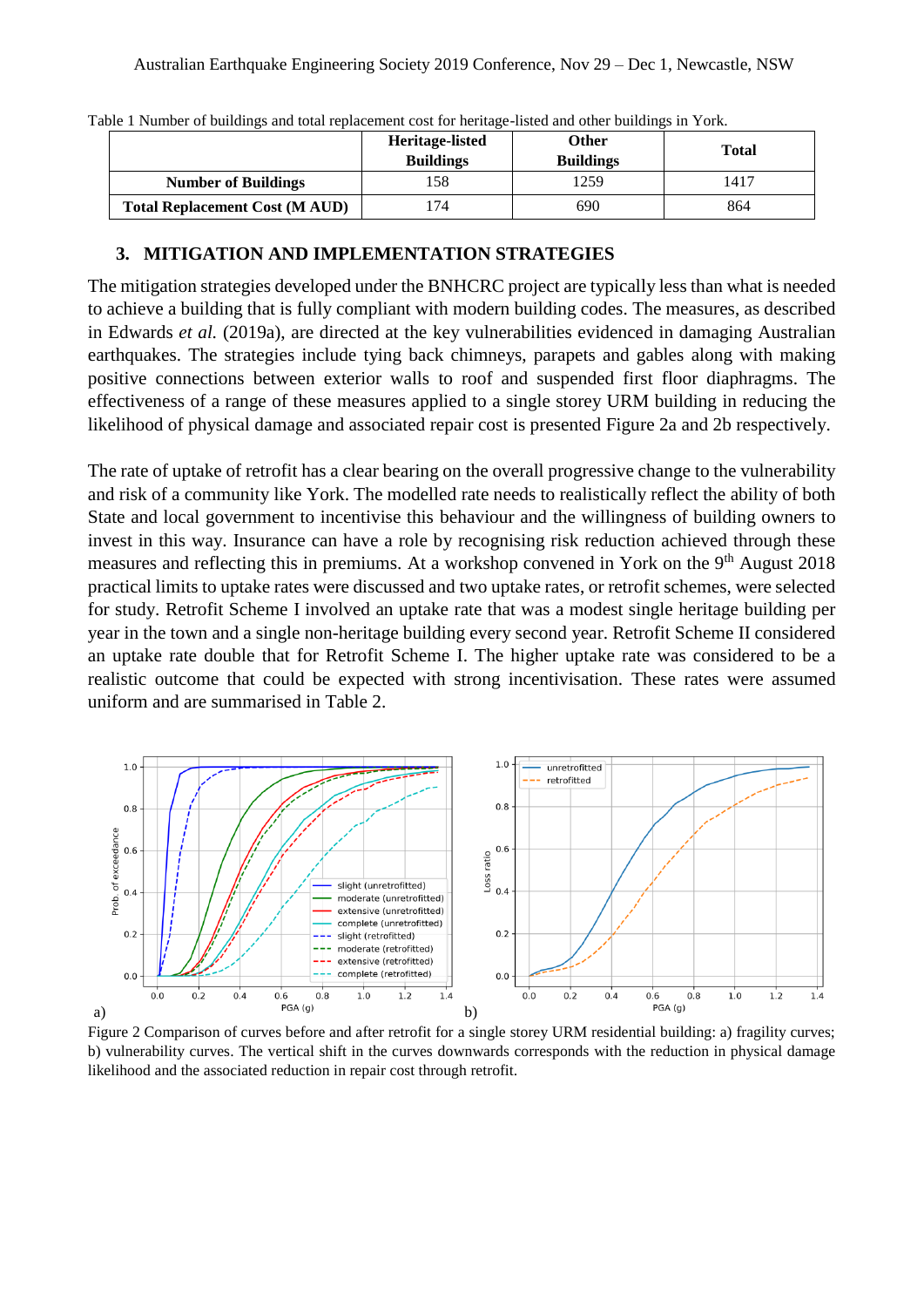| <b>Retrofit Regime</b> | <b>Building Category</b> | <b>Aggregated Number of Buildings to Be Retrofitted</b> |               |               |  |  |  |
|------------------------|--------------------------|---------------------------------------------------------|---------------|---------------|--|--|--|
|                        |                          | Over 10 years                                           | Over 20 years | Over 30 years |  |  |  |
| Retrofit Scheme I      | Heritage-listed          |                                                         |               |               |  |  |  |
|                        | Other                    |                                                         |               |               |  |  |  |
| Retrofit Scheme II     | Heritage-listed          |                                                         |               | 60            |  |  |  |
|                        | <b>Other</b>             |                                                         |               |               |  |  |  |

Table 2 Two retrofit schemes considered for York in this research.

# **4. EARTHQUAKE HAZARD AND SCENARIO EVENTS**

Recently, a new national scale assessment of the earthquake hazard for AS1170.4:2018 Soil Class B<sup>e</sup> has been completed by Geoscience Australia (Allen *et. al.*, 2018). The probabilistic seismic hazard assessment (PSHA) included many refinements to the earlier assessment by Leonard *et al.* (2013) and entailed broad expert elicitation (Griffin *et al*, 2018). It is considered by the authors to represent the best current understanding of probabilistic earthquake hazard for Australia and has been used in this research. It is referred to as NSHA18 and the hazard level it estimates for York is lower than that specified in the earthquake loading standard for building design, AS1170.4 (Standards Australia 2018). Notwithstanding this, the estimated hazard is higher than for any major city in Australia including the national capital, Canberra. The seismic hazard for Soil Class B<sup>e</sup> in York is compared to that for Canberra in Figure 3.

Based on the recommendations of the 9<sup>th</sup> August 2018 stakeholder workshop, three ground motion rarities were selected for the scenario events. The magnitude and depth of the scenario events corresponded with the historical events presented in the Table 3 as these earthquakes have credibility with the local community. The Meckering earthquake of October 1968 caused significant damage to York with one hotel subsequently demolished as a result of the earthquake damage it sustained. The epicentre of each scenario was adjusted such that the simulated mean ground motion at the city centre matched to the peak ground acceleration (PGA) value at the selected rarity from NSHA18. The ground motion fields were simulated using the OpenQuake-engine (Version 3.6; Pagani *et al.*, 2014). A single ground motion field for each of the scenario events was generated by taking a weighted average of the simulated mean ground motions through adopting the same logic tree of ground motion models used in NSHA18.

| <b>Scenario</b><br>Event | Return<br>Period<br>(years) | <b>Historical Events</b>                   | <b>Magnitude</b><br>$(M_w)$ | Depth<br>(km) | <b>Epicentre</b><br>(Long, Lat) | <b>Distance</b><br>from York<br>(km) | $\textbf{PGA}$ (g) |
|--------------------------|-----------------------------|--------------------------------------------|-----------------------------|---------------|---------------------------------|--------------------------------------|--------------------|
|                          | 500                         | Calingiri<br>(10 <sup>th</sup> March 1970) | 5.03                        | 15            | 116.650, -31.755                | 18.8                                 | 0.059              |
| 2                        | 1,000                       | Lake Muir<br>$(16th$ Sep 2018)             | 5.30                        | 2             | 116.934, -31.820                | 17.5                                 | 0.102              |
| 3                        | 2,500                       | Meckering<br>(14 <sup>th</sup> Oct 1968)   | 6.58                        | 10            | 117.057, -31.906                | 27.4                                 | 0.199              |

Table 3 Selected scenario events.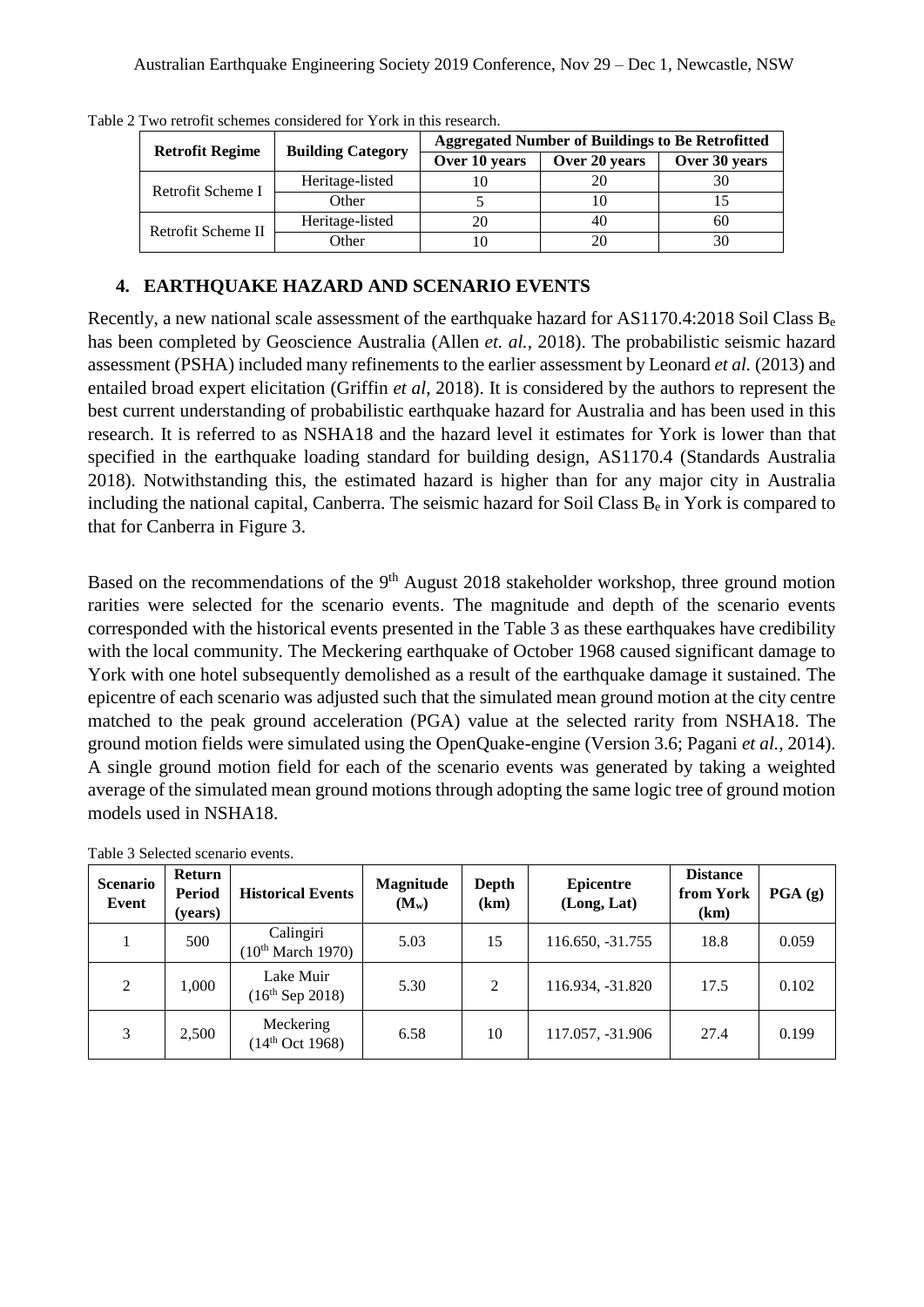

Figure 3 Peak ground accelerations (PGA) at bedrock for a series of return periods for York and Canberra from NSHA18 (Allen *et al.*, 2018) compared to the values for York specified in AS1170.4 (Standards Australia, 2018).

Surface soils can greatly influence the severity of ground shaking. Figure 4a shows the site soil classification across the study area by McPherson (2017) which is linked to the time-averaged shearwave velocity in the upper 30 metres  $(V_{530})$ . Figure 4a clearly shows the influence of the alluvial sediments deposited by the Avon River that runs through the middle of York. The concentration of heritage structures along Avon Terrace are located on softer soils, described as site class D in Figure 4a, that amplify ground shaking. The simulated bedrock hazard was found to be very uniform across York but greater variability resulted from the incorporation of the surface soil effects as shown in Figure 4b. These ground motions correspond with mean ground motion field at the surface for the Scenario Event 3 which has a 2500-year return period.



Figure 4 (a) Site soil classification across York and; (b) simulated ground motion field at the surface in terms of PGA for Scenario Event 3.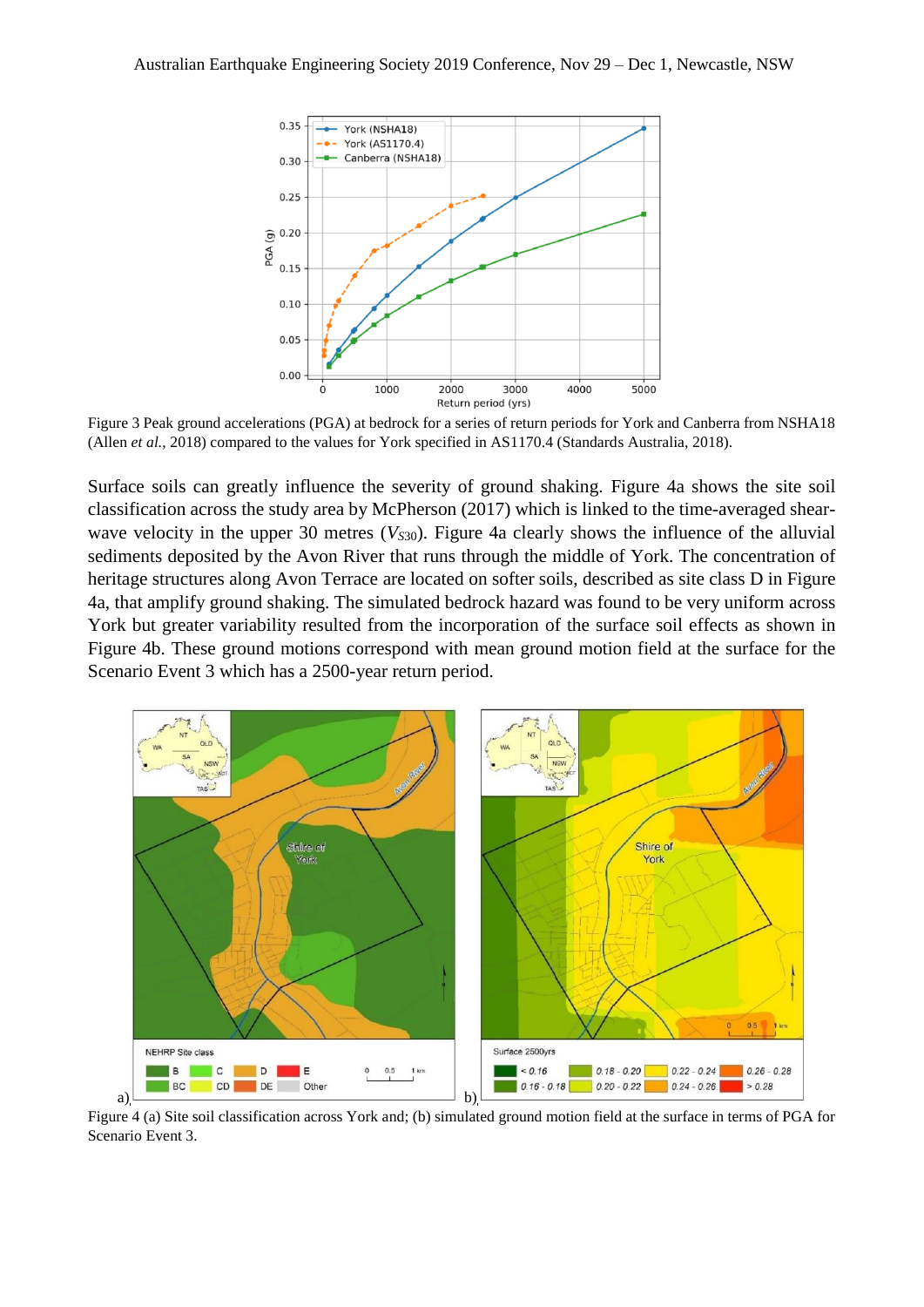#### **5. EARTHQUAKE SCENARIO IMPACTS AND RISK**

The impacts on the town of York from the selected scenario events were estimated for three metrics: 1) monetary loss from necessary repair of physical damage (expressed as a loss ratio); 2) number of damaged buildings; and 3) number of casualties. The loss ratio was calculated as the ratio of total repair cost to the total replacement cost of the buildings. Due to the limitation of space, only the results of the Scenario Event 3 are presented here. Results for other scenarios can be found in the project report (Wehner *et al.*, 2019).

Table 4 sets out the estimated loss ratios for the scenarios and how these would be moderated over 30 years with the two Retrofit Schemes. The reduction in loss ratio is larger for heritage-listed buildings than the overall population of community buildings due to the larger proportion of buildings retrofitted and the typically greater vulnerability of these older URM buildings. For Event 3 the heritage building stock is predicted to have a 35% reduction in damage repair cost after 30 years under Retrofit Scheme II. Table 5 sets out the estimated number of damaged buildings from scenario Event 3. The reduction in damage repair is less evident in the number of buildings in each damage class. Table 6 summarises casualty estimates for the four injury severity levels considered, which are defined in the HAZUS methodology (NIBS 2003) where the injury severity level 4 corresponds to fatality. The population used in the casualty modelling reflects the comparatively low day-to-day population and not the situation when the town is crowded when hosting large events.

|                          |               |                   | <b>Retrofit Scheme I</b> |                   | <b>Retrofit Scheme II</b> |                   |                   |  |
|--------------------------|---------------|-------------------|--------------------------|-------------------|---------------------------|-------------------|-------------------|--|
| <b>Building</b><br>Group | Unretrofitted | 10 years<br>later | 20 years<br>later        | 30 years<br>later | 10 years<br>later         | 20 years<br>later | 30 years<br>later |  |
| All                      | 5.09          | 4.91              | 4.65                     | 4.44              | 4.86                      | 4.44              | 4.18              |  |
| Heritage-listed          | 9.61          | 8.93              | 7.80                     | 6.81              | 8.77                      | 7.43              | 6.20              |  |

Table 4 Estimated loss ratios (%) for the Scenario Event 3.

Table 5 Estimated number of damaged buildings for the Scenario Event 3: a) all buildings, b) heritage-listed buildings. a)

|                     |                      |          | <b>Retrofit Scheme I</b> |          | <b>Retrofit Scheme II</b> |          |          |  |
|---------------------|----------------------|----------|--------------------------|----------|---------------------------|----------|----------|--|
| <b>Damage State</b> | <b>Unretrofitted</b> | 10 years | 20 years                 | 30 years | 10 years                  | 20 years | 30 years |  |
|                     |                      | later    | later                    | later    | later                     | later    | later    |  |
| Slight              | 776                  | 777      | 778                      | 779      | 778                       | 782      | 785      |  |
| Moderate            | 153                  | 151      | 149                      | 148      | 150                       | 145      | 142      |  |
| Extensive           | 20                   | 19       | 18                       | 17       | 18                        | 17       | 15       |  |
| Complete            | 6                    | 6        | 6                        |          | 6                         |          |          |  |
| Total               | 955                  | 953      | 951                      | 950      | 952                       | 949      | 947      |  |

b)

|                     |                      |          | <b>Retrofit Scheme I</b> |          | <b>Retrofit Scheme II</b> |          |          |  |
|---------------------|----------------------|----------|--------------------------|----------|---------------------------|----------|----------|--|
| <b>Damage State</b> | <b>Unretrofitted</b> | 10 years | 20 years                 | 30 years | 10 years                  | 20 years | 30 years |  |
|                     |                      | later    | later                    | later    | later                     | later    | later    |  |
| Slight              | 104                  | 105      | 106                      | 107      | 106                       | 108      | 111      |  |
| Moderate            | 31                   | 30       | 29                       | 28       | 29                        | 26       | 24       |  |
| Extensive           | 10                   | 9        |                          |          |                           | 8        | O        |  |
| Complete            |                      |          |                          |          |                           | າ        |          |  |
| Total               | 148                  | 147      | 146                      | 144      | 146                       | 144      | 143      |  |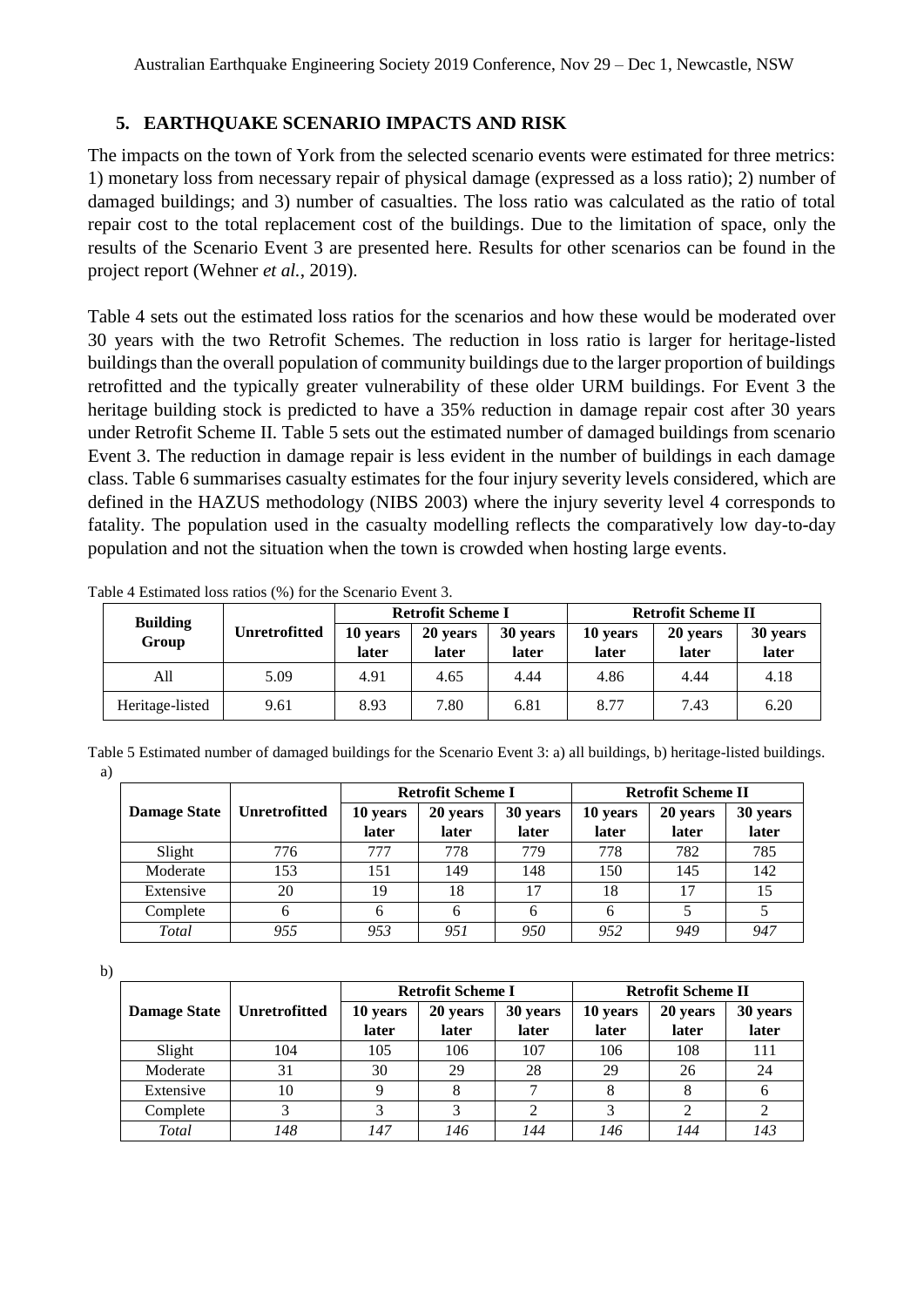| Injury                          |                      | <b>Retrofit Scheme I</b> |                   |                   | <b>Retrofit Scheme II</b> |                   |                   |  |
|---------------------------------|----------------------|--------------------------|-------------------|-------------------|---------------------------|-------------------|-------------------|--|
| <b>Severity</b><br><b>Level</b> | <b>Unretrofitted</b> | 10 years<br>later        | 20 years<br>later | 30 years<br>later | 10 years<br>later         | 20 years<br>later | 30 years<br>later |  |
|                                 |                      |                          |                   |                   |                           |                   |                   |  |
|                                 |                      |                          |                   |                   |                           |                   |                   |  |
|                                 |                      |                          |                   |                   |                           |                   |                   |  |
|                                 |                      |                          |                   |                   |                           |                   |                   |  |

Table 6 Estimated casualties for the Scenario Event 3.

Average annualised loss (AAL) was also calculated to estimate potential risk reductions for the two retrofit uptake rates with the results presented in Table 7. The AAL for all the buildings in York was estimated to be 0.022% which is more than double the value 0.0098% recently assessed for the Perth metropolitan area based on NSHA18 (Edwards *et al.*, 2019b). For the heritage building subset the AAL was estimated to be more than four times greater than for the Perth metropolitan area. As with the scenario results, risk reduction by retrofit was clearly observed for the heritage-listed buildings, which had the greater rate of retrofit. By 30 years for Retrofit Scheme II the long term loss associated with earthquake hazard was modelled to be reduced by more than 30%.

Table 7 AAL (%) for all buildings and heritage-listed buildings.

|                       |                      |          | <b>Retrofit Scheme I</b> |          | <b>Retrofit Scheme II</b> |          |          |
|-----------------------|----------------------|----------|--------------------------|----------|---------------------------|----------|----------|
| <b>Building Group</b> | <b>Unretrofitted</b> | 10 years | 20 years                 | 30 years | 10 years                  | 20 years | 30 years |
|                       |                      | later    | later                    | later    | later                     | later    | later    |
| A11                   | 0.0222               | 0.0216   | 0.0206                   | 0.0198   | 0.0212                    | 0.0196   | 0.0185   |
| Heritage-listed       | 0.0422               | 0.0403   | 0.0368                   | 0.0332   | 0.0390                    | 0.0343   | 0.0292   |

The loss exceedance curve was developed through an event-based probabilistic calculation, using the NSHA18 input seismic source and ground motion models, to assess the likelihood of the scenario losses. The scenarios in Table 3 were selected to match a likelihood of ground shaking intensity at a single site, which is the centre of York sitting on Soil Class  $B_e$ . By plotting the scenario losses on the loss exceedance curve as presented in Figure 5, the rarity of the losses can be estimated. Through this analysis, the likelihoods of losses derived from the scenarios were found to be significantly greater than the likelihoods of a single scenario event. For instance, the probabilistic return period for losses equivalent to those incurred from Scenario Event 3 was estimated to be approximately half of the scenario-based approach. This is due, in part, to the incorporation of aleatory ground motion uncertainty in the event-based probabilistic calculation, whereas the scenario-based approach did not include this uncertainty. It is also influenced by the spatial distribution of surface soils and building stock across York. Figure 6 shows loss exceedance curves for the two groups of buildings considered. The change of the curve by the retrofit is more evident for the heritage-listed building subset.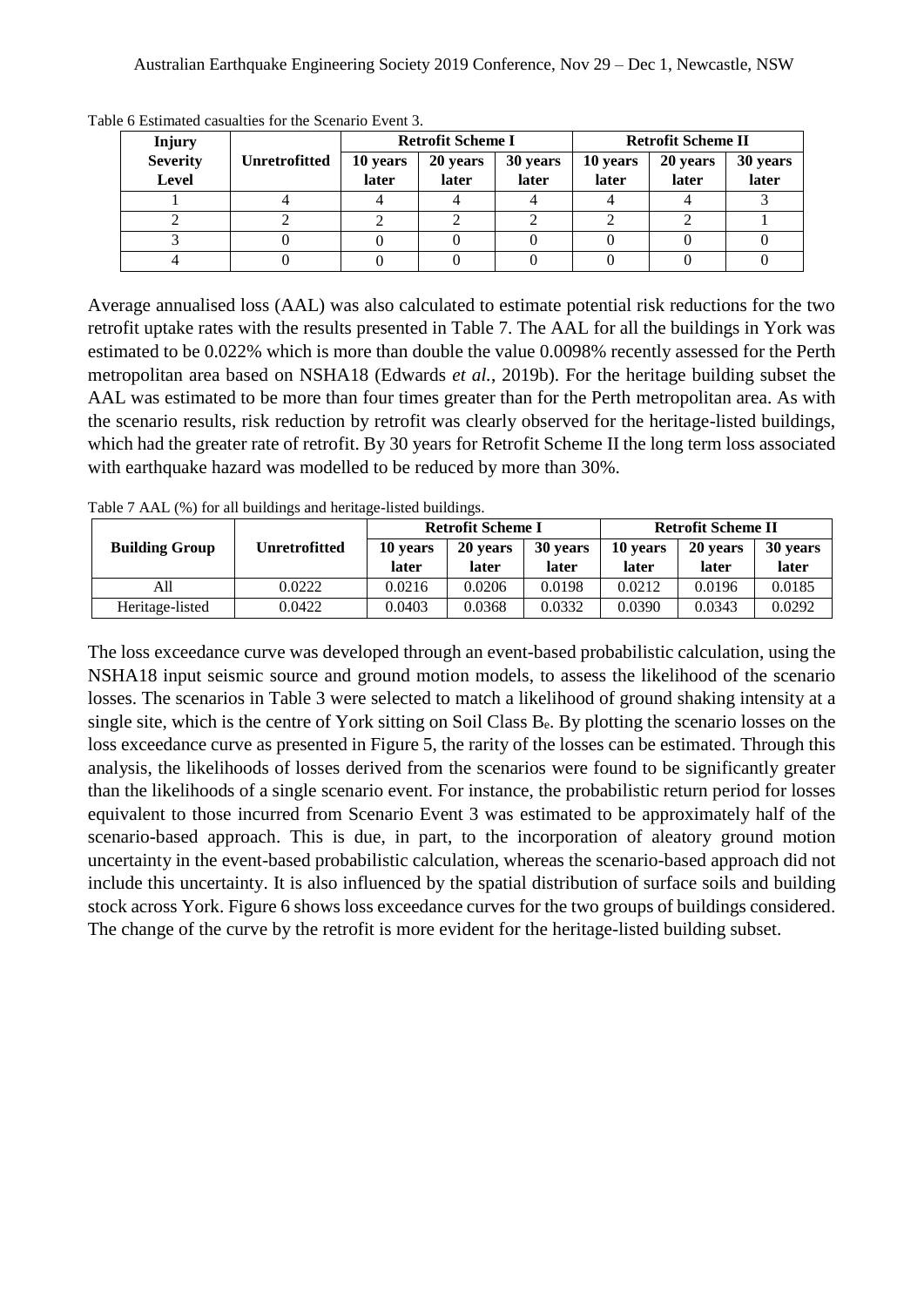

Figure 5 Loss exceedance curve with aggregate loss from the scenario events plotted.



Figure 6 Loss exceedance curves for the two retrofit schemes compared with the current state: a) all buildings; b) heritagelisted buildings.

#### **6. DISCUSSION**

The town of York is located in a region of elevated earthquake hazard and adjacent to the region of the Yilgarn that has the highest hazard in Australia. While the understanding of the level of earthquake hazard has improved and been moderated with the release of NSHA18, the financial risk posed by earthquake hazard is still significant for York. It is more than double the overall Perth Metro risk and for heritage buildings it is four times greater.

The risk translates into logistics for emergency management, the Shire and other government agencies with a role in community recovery after disasters. Retrofit programs targeted at the most vulnerable community buildings have a significant impact on this risk which is expressed in this research as avoided damage. Experience from some New Zealand cities has shown that such programs are a journey over decades to effect changes, given the number of existing buildings requiring strengthening. These programs are particularly important for structures that will persist in communities due to their heritage value. A significant proportion of buildings in York are heritage listed old URM buildings.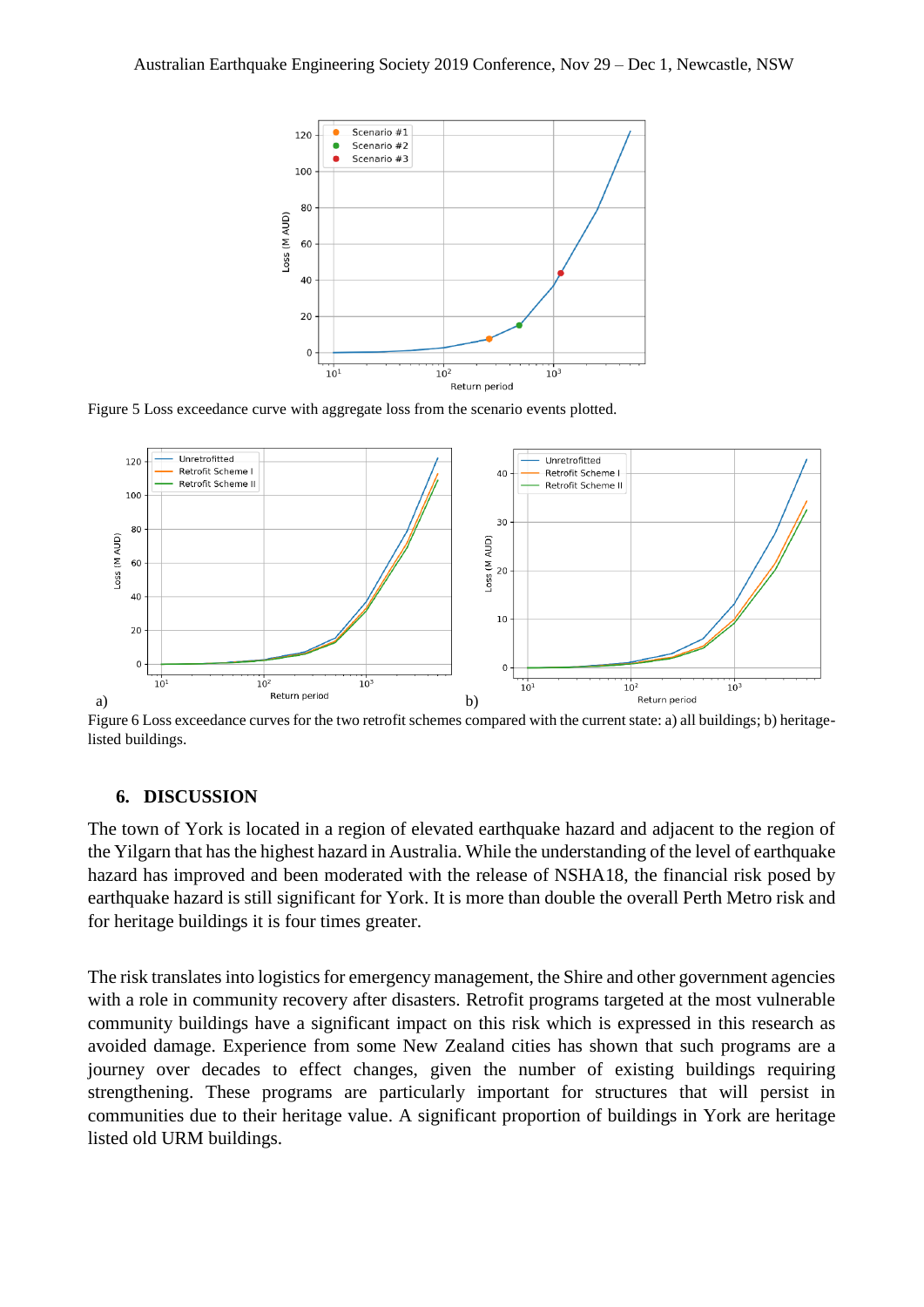As shown by this research, progress can be made both in avoided damage and moderation of emergency management logistics with campaigns targeted on highly vulnerable concentrations of high value heritage structures in pedestrian precincts. There are challenges with taking this forward due to private ownership of buildings and the inability of insurance to significantly offset the investment cost.

### **7. SUMMARY**

York has a legacy of heritage URM structures that are of great value to the community and the State. The Shire economy is supported by the tourism that the heritage precinct of the town attracts. To preserve these buildings and to moderate emergency management logistics, mitigation through retrofit is needed. This journey of mitigation takes time, but significant progress can be made where efforts are focussed on high-risk buildings in high human exposure pedestrian precincts.

The building types in York are typical of those found in other Australian towns and cities, particularly regional communities. Future work in assessing earthquake risk and mitigation options is expected to benefit such communities. Recently a new project commenced that will study the actual implementation of retrofit. The project, through a three-year local and state government initiative funded through the Australian Government Natural Disaster Resilience Program, will develop information on earthquake retrofit to inform mitigation in other WA communities and nationally.

#### **ACKNOWLEDGEMENTS**

The authors would like to acknowledge the financial and in-kind support of the Western Australia DFES, the York Shire Council, the University of Adelaide and the Bushfire and Natural Hazards CRC. The findings and views expressed are those of the authors and not necessarily those of the sponsors.

This paper is published with the permission of the CEO of Geoscience Australia. Ecat: 132085

#### **REFERENCES**

Allen, T. I., Griffin, J., Leonard, M., Clark, D. and Ghasemi, H. (2018) The 2018 National Seismic Hazard Assessment for Australia: model overview. Record 2018/27. Geoscience Australia, Canberra. [http://dx.doi.org/10.11636/Record.2018.027.](http://dx.doi.org/10.11636/Record.2018.027)

Corby, N., Edwards, M., Lavers, A., Mohanty, I., Nadimpalli, K., Ryu, H., Vaculik, J. and Wehner, M., (2018) Earthquake Mitigation of WA Regional Towns York Case Study: Community Exposure Capture June 2018 Progress Report. Report to the BNHCRC.

Edwards, M., Wehner, M., Ryu, H., Griffith, M., and Vaculik, J. (2019a) Modelling the vulnerability of old URM buildings and the benefit of retrofit. Australian Earthquake Engineering Society Conference, 2019 (in publication).

Edwards M., Rahman M., Wehner M., Ryu H., Allen T., Clark D., Silva V., Gray S., Corby, N.; Vassiliou M., MacCarthy S., and Bake R. (2019b) Earthquake Impact and Risk for Pert and Supporting Infrastructure Project : Final Report, GA Record (in publication).

Griffin, J., Gerstenberger, M., Allen, T., Clark, D., Cummins, P., Cuthbertson, R., Dimas, V.-A., Gibson, G., Ghasemi, H., Hoult, R., Lam, N., Leonard, M., Mote, T., Quigley, M., Somerville, P., Sinadinovski, C., Stirling, M., and Venkatesan, S. (2018) Expert elicitation of model parameters for the 2018 National Seismic Hazard Assessment: Summary of workshop, methodology and outcomes,